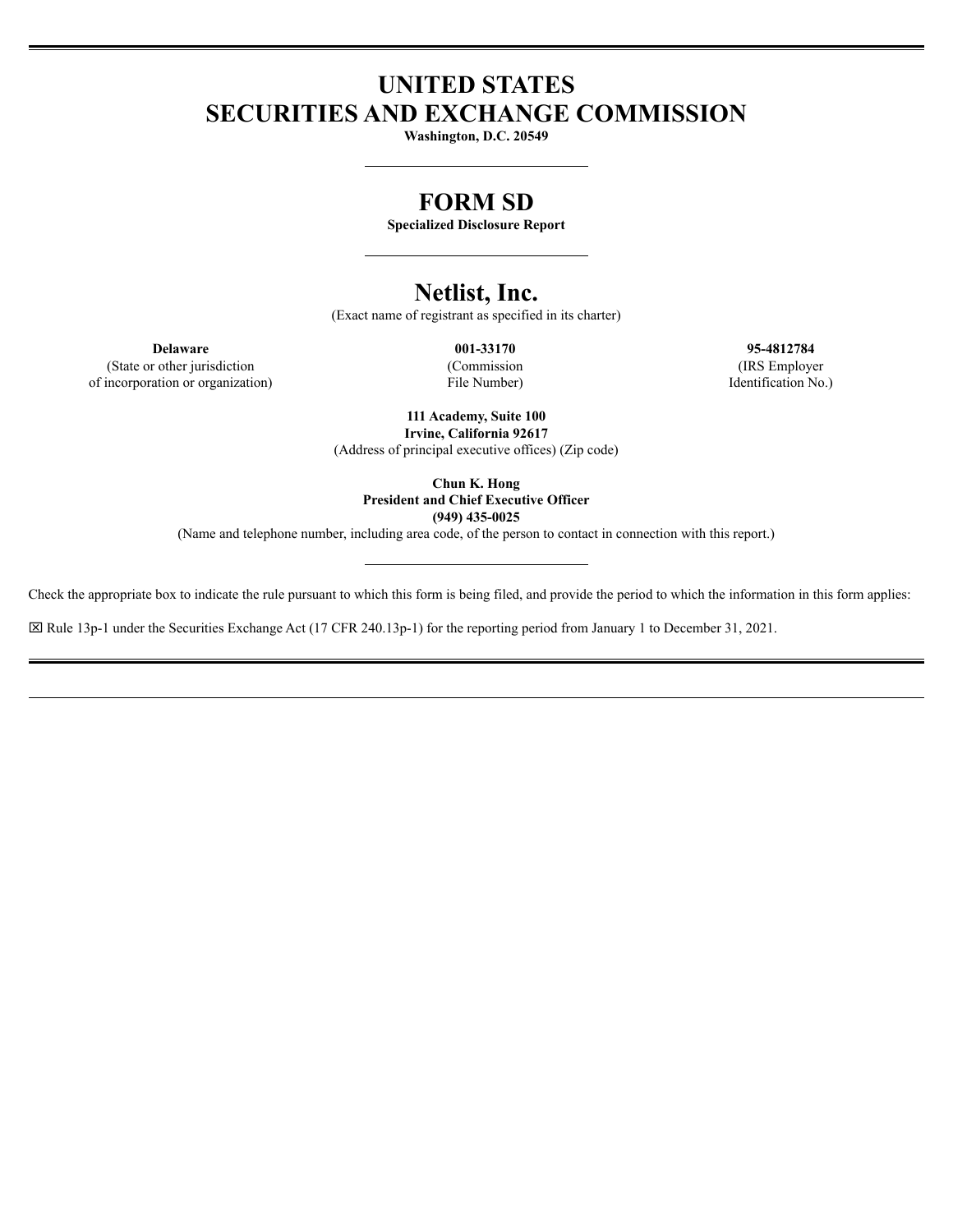#### **Section 1 - Conflict Minerals Disclosure**

### **Items 1.01 and 1.02 Conflict Minerals Disclosure and Report, Exhibit**

### **Conflict Minerals Disclosure**

A copy of Netlist, Inc.'s Conflict Minerals Report for the reporting period from January 1, 2021 to December 31, 2021 (the "Conflict Minerals Report") is filed as Exhibit 1.01 hereto and is publicly available at investors.netlist.com/websites/netlist/English/3200/us-sec-filings.html.

#### **Section 2 - Exhibits**

#### **Item 2.01 Exhibits.**

| Exhibit      |                                                                                               |
|--------------|-----------------------------------------------------------------------------------------------|
| No.          | <b>Description</b>                                                                            |
| <u> 1.01</u> | Conflict Minerals Report of Netlist, Inc. as required by Items 1.01 and 1.02 of this Form SD. |

### 2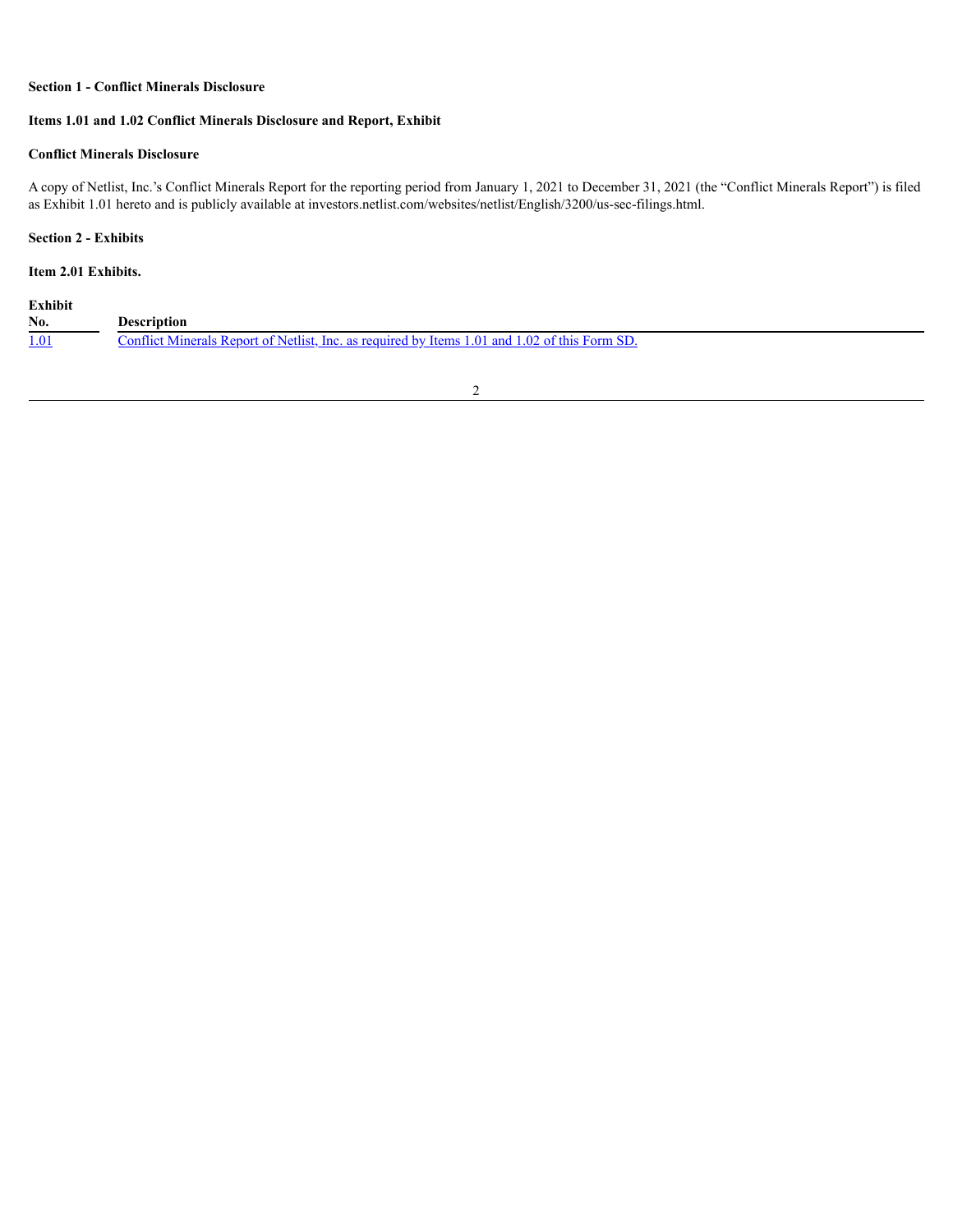#### **SIGNATURES**

Pursuant to the requirements of the Securities Exchange Act of 1934, the registrant has duly caused this report to be signed on its behalf by the duly authorized undersigned.

### **Netlist, Inc.**

By: /s/ Gail Sasaki Date: May 24, 2022

Gail Sasaki Vice President and Chief Financial Officer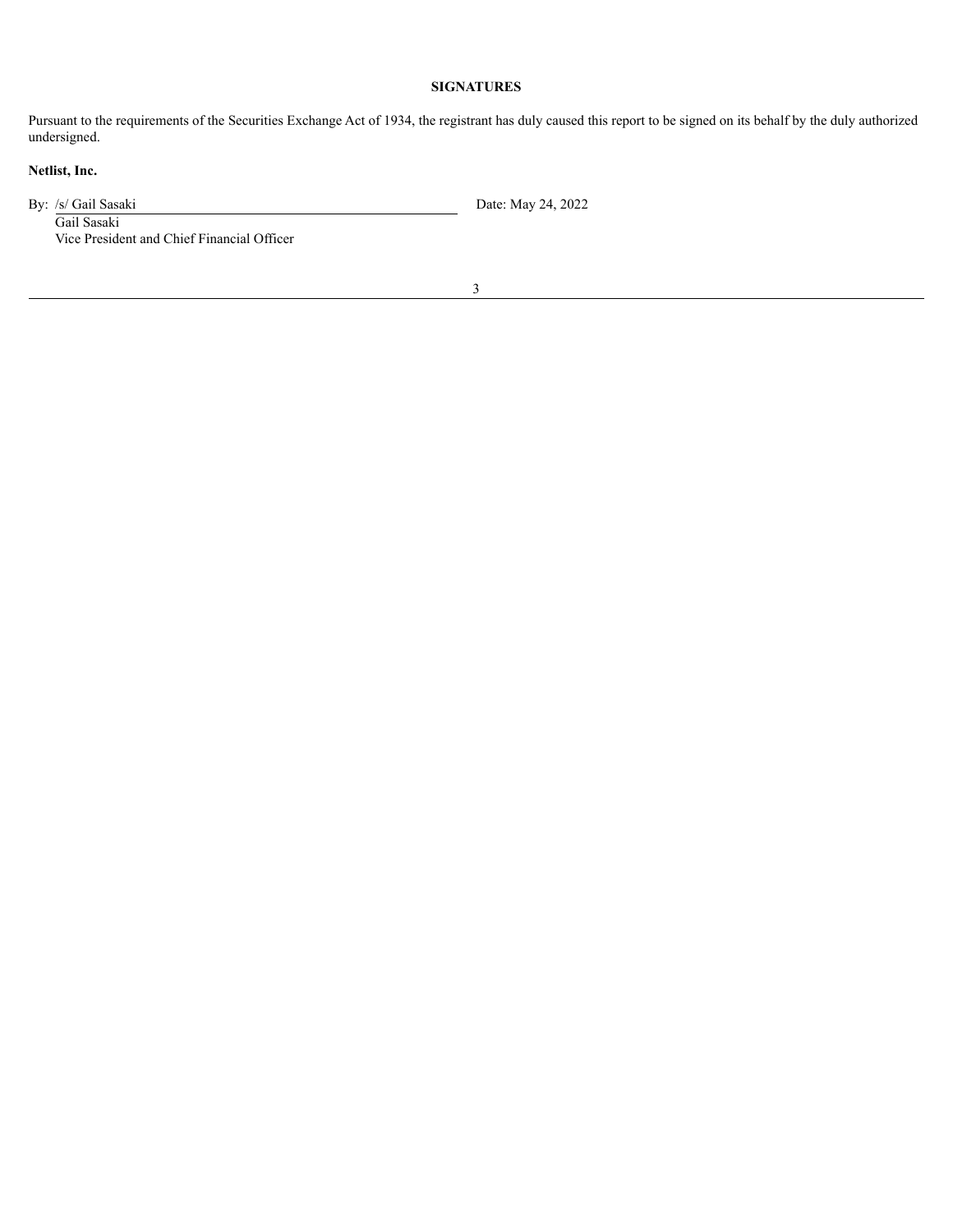#### **Netlist, Inc Conflict Minerals Report For The Year Ended December 31, 2021**

<span id="page-3-0"></span>This Conflict Minerals Report (the "Report") of Netlist, Inc. ("Netlist," "we," "us," or "our") for the year ended December 31, 2021 (the "Reporting Period") is presented to comply with Rule 13p-1 under the Securities Exchange Act of 1934, as amended (the "Rule"). The Rule was adopted by the Securities and Exchange Commission ("SEC") to implement reporting requirements related to "conflict minerals," defined by the SEC as columbite-tantalite (coltan), cassiterite, gold, wolframite, or their derivatives, which are limited to tantalum, tin, and tungsten.

The Rule imposes certain reporting obligations on SEC registrants whose products contain conflict minerals that are necessary to the functionality or production of their products (referred to as "necessary conflict minerals"). For products that contain necessary conflict minerals, the registrant must conduct in good faith a reasonable country of origin inquiry that is reasonably designed to determine whether any of the necessary conflict minerals originated in the Democratic Republic of the Congo (DRC) or an adjoining country (collectively, the "Covered Countries"). If, based on such inquiry, the registrant knows or has reason to believe that any of the necessary conflict minerals originated or may have originated in a Covered Country and may not be solely from recycled or scrap sources, the registrant must conduct due diligence to determine if the necessary conflict minerals directly or indirectly financed or benefited armed groups (as defined by the SEC in Form SD) in the Covered Countries.

#### **Overview**

#### *Our Company and Our Covered Products*

We design, manufacture and sell high-performance modular memory subsystems to customers in diverse industries that require enterprise and storage class memory solutions to empower critical business decisions. We have a history of introducing disruptive new products, such as one of the first load reduced dual in-line memory modules ("LRDIMM") based on our distributed buffer architecture, which has been adopted by the industry for DDR4 LRDIMM. We were also one of the first to bring NAND flash memory ("NAND flash") to the memory channel with our NVvault® non-volatile dual in-line memory modules ("NVDIMM") using software-intensive controllers and merging dynamic random-access memory integrated circuits ("DRAM ICs" or "DRAM") and NAND flash to solve data bottleneck and data retention challenges encountered in high-performance computing environments. We offer a new generation of storage class memory products called HybriDIMM to address the growing need for real-time analytics in Big Data applications, in-memory databases, high performance computing and advanced data storage solutions. We also resell NAND flash, DRAM products and other component products to end-customers that are not reached in the distribution models of the component manufacturers, including storage customers, appliance customers, system builders and cloud and datacenter customers. We hold a robust portfolio of patents in the areas of hybrid memory, storage class memory, rank multiplication and load reduction..

As described in this Report, we have determined that gold, tantalum, tin and tungsten (collectively, "3TG metals") were necessary to the functionality or production of certain of our products manufactured during the Reporting Period. As a result, this Report covers the following: (1) products for which 3TG metals are necessary to their functionality or production; (2) products that we manufactured or contracted to be manufactured; and (3) products for which the manufacture was completed during the Reporting Period. These products, which are collectively referred to in this Report as "Covered Products," consist of the following:

- · *DIMM Products*. These products include our NVvault® and ExpressVault™ product families, as well as other dual in-line memory module ("DIMM") products. These products also include our HyperCloud® product and our HybriDIMM™ storage class memory product.
- · *NAND Flash Products*. These products include microSD, SD, SSD, SATA, PATA and others.

Third-party products that we resell but do not manufacture or contract to manufacture are outside the scope of this Report.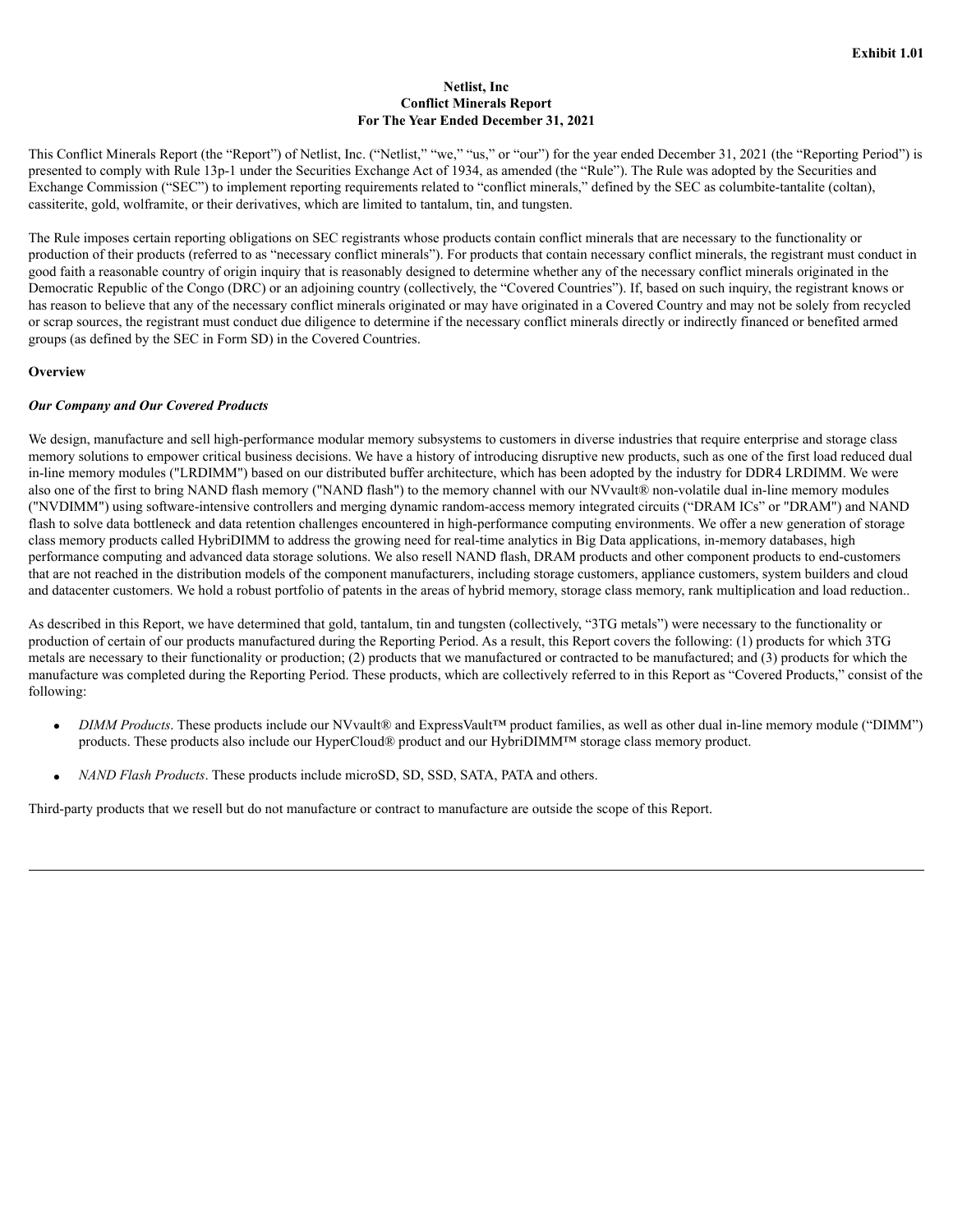#### *Our Commitment to Responsible Sourcing*

In support of global responsible sourcing, we are committed to monitoring our supply chain with a goal of ensuring that conflict minerals directly or indirectly benefitting armed groups identified as perpetrators of serious human rights abuses in the Covered Countries are not used in the manufacture of Netlist products. A copy of our Conflict Minerals Policy is available at our website at investors.netlist.com/websites/netlist/English/4200/responsibility.html. All website references in this Report are intended to be inactive textual references, and the contents of our website are not incorporated into this Report.

#### *Our Conflict Minerals Due Diligence Program, and Results for the Reporting Period*

We require our suppliers to source conflict minerals from smelters and refiners that are either validated as compliant with conflict-free sourcing standards (such as the Responsible Minerals Assurance Process (the "RMAP") developed by the Responsible Mining Initiative ("RMI") or standards enacted by the London Bullion Market Association ("LBMA") or the Responsible Jewelry Council ("RJC")), or on the path to validation under one of these programs. We refer to smelters and refiners that have been validated to meet one or more of these conflict-free sourcing standards as "Compliant," and we refer to smelters and refiners that are actively engaged in an effort to become validated under one or more of these standards as "Active". To ensure our suppliers meet our requirement for conflict-free sourcing, we: (1) make all suppliers aware of our commitment to responsible sourcing as described above, as well as our expectation that all smelters and refiners in our supply chain are Compliant with one or more conflict-free sourcing standards; (2) conduct ongoing due diligence on the source and chain of custody of conflict minerals in our supply chain in conformance with the Organization for Economic Co-operation and Development ("OECD") Due Diligence Guidance for Responsible Supply Chains of Minerals from Conflict-Affected and High-Risk Areas: Third Edition (2016), and the related supplements on the 3TG metals (collectively, "OECD Guidance"); and (3) otherwise encourage suppliers to adopt responsible sourcing practices. To further transparency in the conflict minerals supply chain, in addition to publicly reporting the results of our due diligence efforts annually, [we share our due diligence results directly with our customers].

During the Reporting Period, we worked with our suppliers to increase sourcing from smelters and refiners that were validated as Compliant or Active. As part of our efforts, we improved our initial screening process to help prevent non-Compliant smelters and refiners from entering our supply chain. Of the 180 smelters or refiners we believe were in our supply chain for the Reporting Period, 100% were validated as Compliant.

#### **Our Reasonable Country of Origin Inquiry**

As described in this Report, we have determined that the 3TG metals were necessary to the functionality or production of the Covered Products. As a result, we conducted in good faith a reasonable country of origin inquiry ("RCOI") reasonably designed to determine whether any of these 3TG metals originated in the Covered Countries or may have been from recycled or scrap sources.

We do not acquire 3TG metals directly from mines, smelters or refiners; rather, we obtain the parts of the Covered Products that include 3TG metals from a number of third-party suppliers. Our supply chain is complex, and there are many organizations in our supply chain between us and the original sources of the 3TG metals. As a result, our RCOI primarily consists of outreach to our direct suppliers, and our requirement that they participate in our Supplier Management Process. This process begins with our annual submission of an inquiry letter to each of our direct suppliers, along with the RMI Conflict Minerals Reporting Template ("CMRT") and Netlist Conflict Minerals Policy. Through the CMRT, we request information from each supplier regarding its supply chains for 3TG metals, including the names and locations of smelters and refiners of 3TG metals, as well as the country of origin of 3TG metals processed by such smelters and refiners. We also make our suppliers aware that smelters and refiners that fail to become Compliant or Active with respect to one or more conflict-free sourcing standards will be targeted for removal from our supply chain.

According to the information provided by our suppliers, we have reason to believe that at least some of the necessary 3TG metals contained in the Covered Products or used in their manufacture may have originated from the Covered Countries or may not be from recycled or scrap sources. As a result, we conducted due diligence on the source and chain of custody of such 3TG metals, as described below.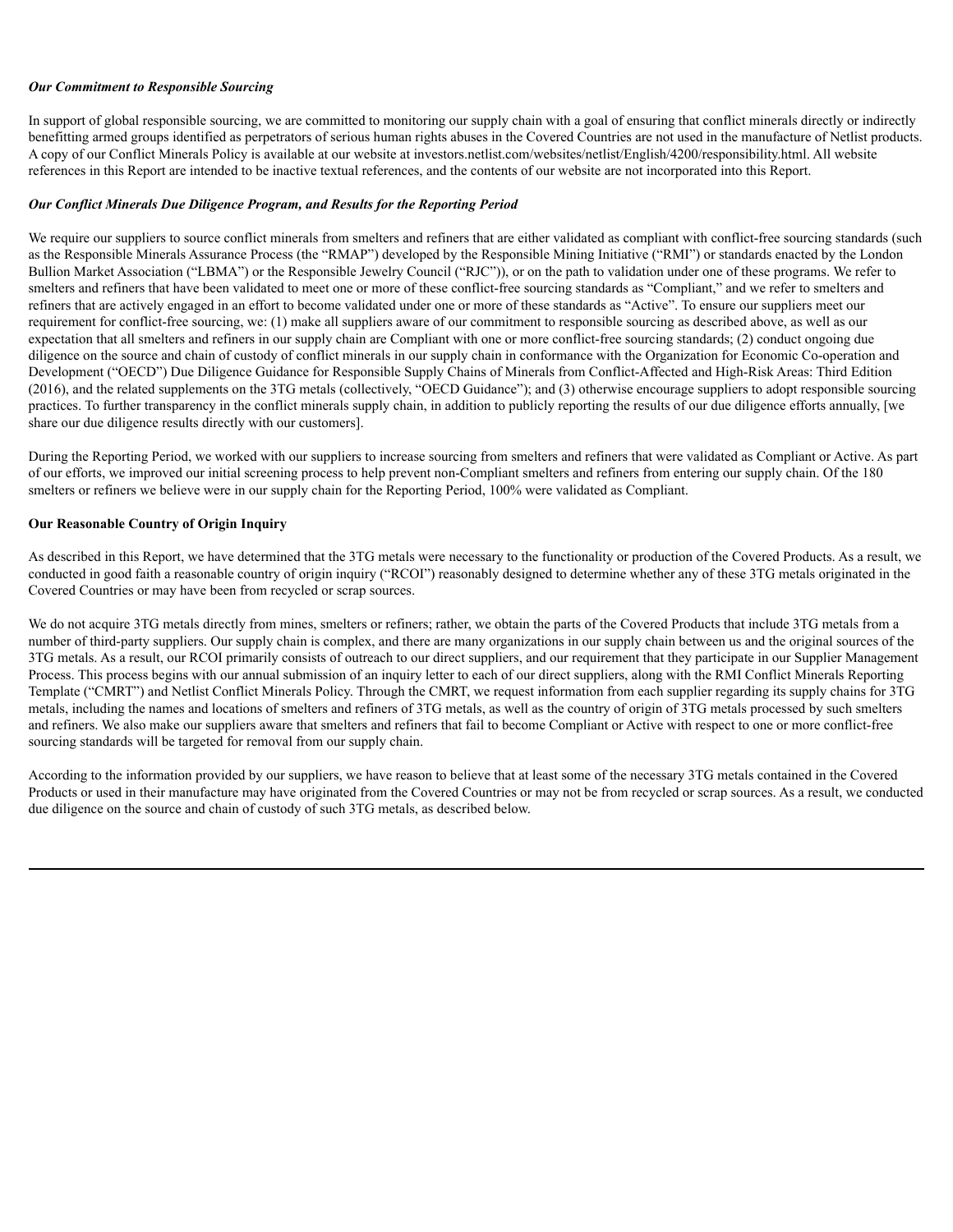#### **Our Conflict Minerals Due Diligence Program**

The design of our conflict minerals due diligence program is in conformity with the principles of the OECD Guidance, specifically as it relates to our position in the conflict minerals supply chain as a "downstream" purchaser. Summarized below are the components of our conflict minerals due diligence program, as they relate to the five-step framework from the OECD Guidance. The below description is intended to be a summary and does not describe all of the conflict minerals due diligence measures we performed during the Reporting Period.

#### **1. Establishment of Strong Company Management Systems**

We have completed a number of steps to establish a management system for addressing the sourcing of 3TG metals in the Covered Products. These steps include:

- a. **Conflict Minerals Policy**: We maintain a policy regarding the sourcing of conflict minerals used in, or in the manufacture of, our products. A copy of this Conflict Minerals Policy is available at our website at www.netlist.com/company/corporate-responsibility.
- b. **Internal Conflict Minerals Team**: Members of our management (the "Conflict Minerals Team") participate in the design and execution of our conflict minerals due diligence program and cooperate to manage and support our supply chain due diligence. The Conflict Minerals Team identifies the suppliers to be contacted and adopted and approved for use the CMRT discussed above. We interact with our suppliers to obtain updated and current CMRTs, and analyze the information provided by each supplier on the sourcing of the 3TG metals used in, or in the manufacture of, the Covered Products. Each response is reviewed to identify missing information and unclear responses. Our Conflict Minerals Team meets regularly to discuss the results of our due diligence efforts and appropriate follow-up measures to be taken with our suppliers.
- c. **Supply Chain Control System**: We use the CMRT to identify the smelters and refiners that are in the supply chain of each of our suppliers. We periodically review and compare this list to the list of smelters and refiners identified by the RMI as Compliant or Active under the RMAP. This enables us to identify the smelters and refiners that have been validated under this standard, as well as those that are actively progressing toward an audit to determine their status. We have determined this approach represents the most reasonable effort we can make to determine whether the 3TG metals used in, or in the manufacture of, the Covered Products originate from the Covered Countries or may not be from recycled or scrap sources.
- d. **Supplier Engagement**: We actively engage with our suppliers to ensure they are complying with our conflict minerals due diligence program, including completion of the CMRT and participation in supply chain surveys and related due diligence activities. We communicate with our suppliers to identify the sources and status of the 3TG metals used in the Covered Products, and to encourage each smelter and refinery in our supply chain to become Active or Compliant in the RMAP or another conflict-free sourcing standard.

#### **2. Identification and Assessment of Risks in the Supply Chain**

Our due diligence program consists primarily of the following: First, we identify our direct suppliers of the Covered Products and their components; then, we request these suppliers to complete the CMRT and return it to us; then, we evaluate the completeness and accuracy of each supplier's responses and contact suppliers whose responses we believe contain incomplete or potentially inaccurate information, in order to seek additional clarifying information. In general, we intend to contact each of our suppliers at least once every six months, to check on the status of their continuing due diligence efforts and to obtain updated information. When we receive completed CMRTs from our direct suppliers, and after conducting any required follow-up to obtain additional clarifying information, we record all information we have obtained to identify the potential smelters and refiners in our supply chain. We then compare this list of potential smelters and refiners in our supply chain to the lists compiled by the RMAP to determine which smelters and refiners have been determined to be Compliant or Active.

Because of our position in the supply chain, it can be challenging for us to identify actors upstream from our suppliers. As discussed above, we identify each of our direct suppliers, and we rely on these suppliers to provide us with complete and accurate information about the source of 3TG metals used in, or in the manufacture of, the Covered Products. Similarly, our direct suppliers are reliant on information provided by their suppliers regarding the original source of such 3TG metals.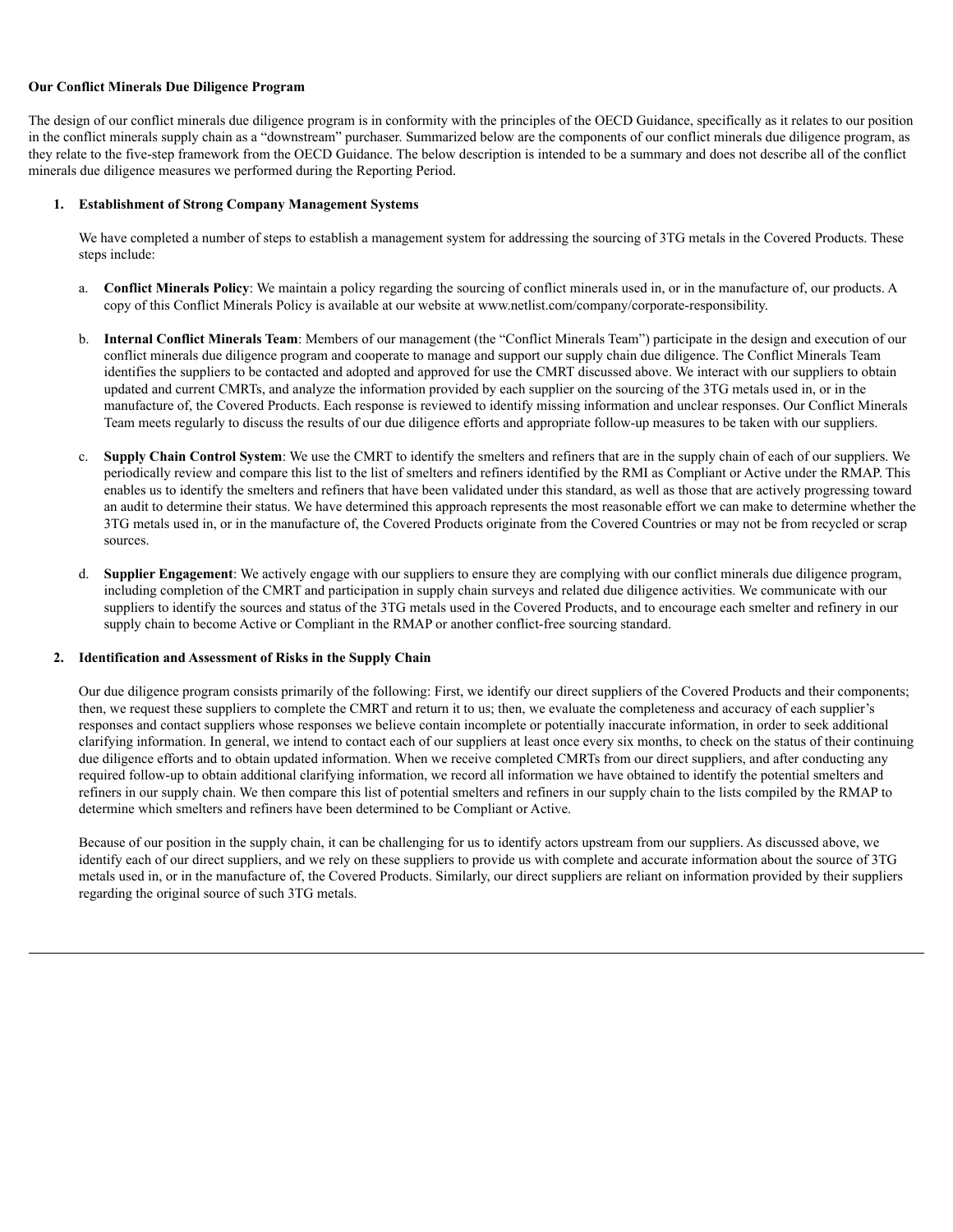#### **3. Designing and Implementing a Strategy to Respond to Identified Risks**

We are designing and implementing a risk management plan, which will be managed and monitored by the above-described Conflict Minerals Team under the oversight of our manufacturing management.

We have also communicated to all of our direct suppliers our expectation that products and components supplied to us that contain 3TG metals or other conflict minerals be sourced from a Compliant or Active smelter or refiner.

#### 4. Carrying Out Independent Third-Party Audit of Supply Chain Due Diligence at Identified Points in the Supply Chain

Because we do not source 3TG metals directly from smelters or refiners, we rely on independent third-party auditing programs, such as the RMAP, LBMA, and RJC, to coordinate audits of smelters and refiners that may be in our supply chain.

#### **5. Reporting on Supply Chain Due Diligence**

We report the results of our conflict minerals due diligence program annually by filing this Report and the accompanying Form SD with the SEC, and by making these materials available on our website at investors.netlist.com/websites/netlist/English/3200/us-sec-filings.html.

#### **Conflict Minerals Due Diligence Findings**

#### *Overall Findings*

Our efforts to determine the mine or location of origin of the 3TG metals used in, or in the manufacture of, the Covered Products with the greatest possible specificity consisted primarily of the due diligence measures described in this Report.

Based on the information provided by our suppliers and otherwise obtained through our conflict minerals due diligence program, we identified 180 smelters and refiners that are recognized by RMAP, LBMA or RJC to be processors of 3TG metals and that we believe, to the extent reasonably determinable by us, were potentially in our supply chain for the Covered Products in the Reporting Period. These 180 smelters or refiners are included in Appendix A of this Report. Of these 180 smelters or refiners, 100% were validated as Compliant. The following graphics illustrate these overall findings:

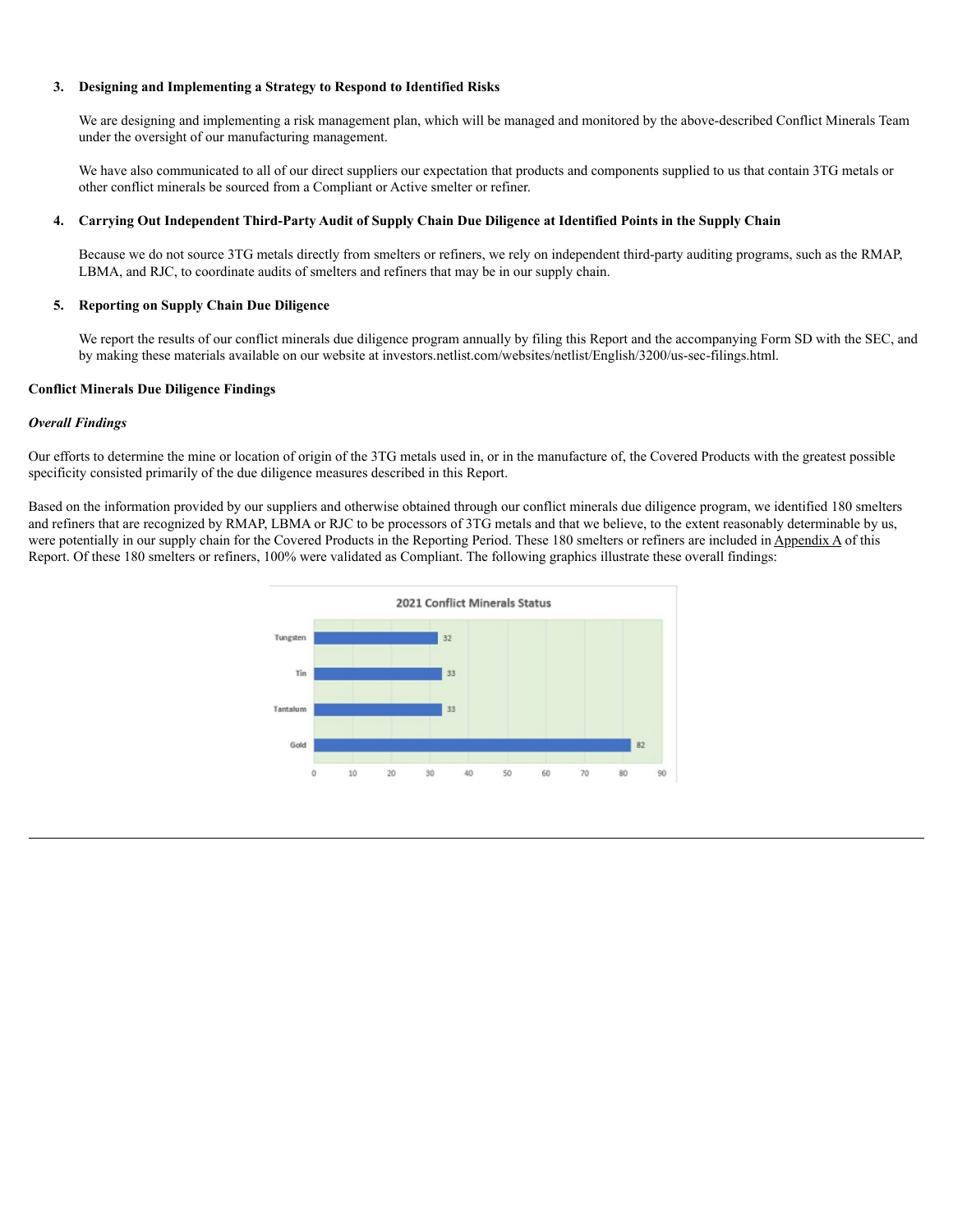#### *Country of Origin Findings*

Our due diligence efforts did not result in sufficient information to conclusively determine all of countries of origin of the 3TG metals used in, or in the manufacture of, the Covered Products, primarily because RMAP may not have reliable country of origin information for the smelters and refiners that may be in our supply chain and are not validated as Compliant. The following table sets forth the countries of origin of the 3TG metals that may have been used in, or in the manufacture of, the Covered Products, based on information provided by our suppliers and RMAP that is available to us:

| <b>AUSTRALIA</b>                        | <b>GERMANY</b>     | PERU                      | TAIWAN, PROVINCE OF CHINA   |
|-----------------------------------------|--------------------|---------------------------|-----------------------------|
| <b>AUSTRIA</b>                          | <b>INDIA</b>       | <b>PHILIPPINES</b>        | <b>THAILAND</b>             |
| <b>BELGIUM</b>                          | <b>INDONESIA</b>   | <b>POLAND</b>             | <b>TURKEY</b>               |
| <b>BOLIVIA (PLURINATIONAL STATE OF)</b> | <b>ITALY</b>       | <b>RUSSIAN FEDERATION</b> | <b>UNITED ARAB EMIRATES</b> |
| <b>BRAZIL</b>                           | <b>JAPAN</b>       | <b>SINGAPORE</b>          | UNITED STATES OF AMERICA    |
| <b>CANADA</b>                           | <b>KAZAKHSTAN</b>  | <b>SOUTH AFRICA</b>       | <b>UZBEKISTAN</b>           |
| <b>CHILE</b>                            | KOREA, REPUBLIC OF | <b>SPAIN</b>              | <b>VIET NAM</b>             |
| <b>CHINA</b>                            | <b>MALAYSIA</b>    | SWEDEN                    |                             |
| FRANCE                                  | <b>MEXICO</b>      | SWITZERLAND               |                             |

#### *Covered Products Findings*

As described above, the Covered Products include NAND Flash products and DIMM products. Based on the information provided to us by our suppliers, we believe the 3TG metals used in, or in the manufacture of the Covered Products were all sourced from smelters or refiners that are Compliant.

#### **2022 Improvement Measures**

During the calendar year ending December 31, 2022, we intend to take the following steps to further pursue our commitment to responsible sourcing, as described above, including improving our conflict minerals due diligence program:

- · Continue to proactively work with all our suppliers to accomplish our goal that all smelters and refiners in our supply chain are Compliant; and
- Continue to refine and improve our escalation processes to ensure quick remediation, including removal, of any smelter or refiner that does not timely attain or that loses Compliant status.

#### **Inherent Limitations on Due Diligence Measures**

As a downstream purchaser of products that contain conflict minerals, our due diligence measures can provide only reasonable, and not absolute, assurance regarding the source and chain of custody of the conflict minerals used in, or in the manufacture of, the Covered Products. Because we do not have direct contractual or other relationships with the mines, smelters and refiners that produce conflict minerals, our due diligence program necessarily relies on the data supplied by our direct suppliers. These direct suppliers, in turn, rely on similar information provided within their supply chains to identify the original sources of conflict minerals. As a result, the results of our due diligence efforts could contain inaccuracies or incomplete information due to this process of collecting the information. Further, many suppliers report smelter and refiner information at the company level, rather than limiting their responses to smelters and refiners affiliated with specific products included in the request. As a result, some of the smelters and refiners included in this Report as potentially in our supply chain may not, in fact, be associated with the Covered Products or their manufacture. In addition, we rely on information collected and provided by independent third-party auditing programs, and these sources of information may yield unreliable, inaccurate or incomplete information due to a variety of factors, including human or other errors or fraudulent actions.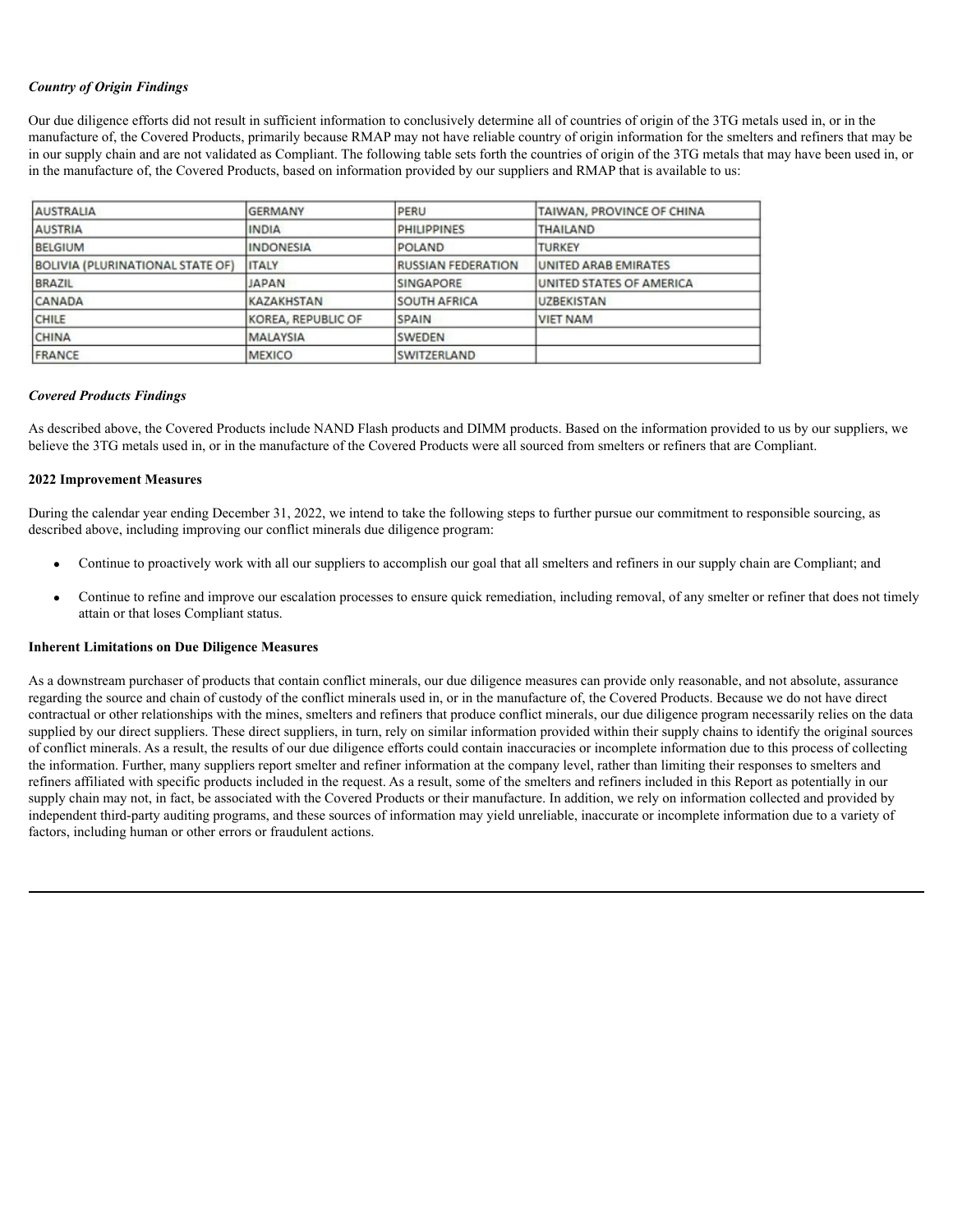#### *Cautionary Statement about Forward-Looking Statements*

**Conflict**

This Report contains forward-looking statements regarding our business, products and conflict minerals due diligence efforts, including steps we intend to take in the future to improve these due diligence measures. Words such as "expects," "believes," "aims," "goal" and similar expressions or variations of these words are intended to identify forward-looking statements, but are not the exclusive means of identifying forward-looking statements in this Report. All statements made in this Report concerning future matters that are not historical facts are forward-looking statements. Although forward-looking statements in this Report reflect our good faith judgment, these statements can only be based on facts and assumptions currently known by us. Consequently, forward-looking statements are inherently subject to risks and uncertainties, and actual results and outcomes may differ materially from the results and outcomes discussed in or anticipated or implied by the forward-looking statements. Factors that could cause or contribute to such differences in results and outcomes include, among others: the risk that information reported to us by our suppliers, or industry information used by us, may be inaccurate; the risk that mines, smelters or refiners may not participate in the RMAP or a similar auditing program, which are voluntary initiatives; as well as risks related to our compliance with government regulations and policies, which, among other risks, are discussed under "Risk Factors" in our most recent annual report on Form 10-K and the other filings we make with the SEC from time to time, including any subsequently filed quarterly and current reports. Forward-looking statements are not predictions of future events, and readers should not rely on them as such. All forward-looking statements included in this Report speak only as of the date of this Report, and we undertake no obligation to revise or update any forward-looking statements in order to reflect any event or circumstance that may arise or change after the *date of this Report.*

#### **Appendix A**

#### **Reported 3TG Smelters and Refiners Lists**

The table below lists the smelters or refiners identified by our suppliers as potentially in the supply chain for the Covered Products during the Reporting Period that the RMAP has reported as Compliant.

| <b>Mineral</b> | <b>Name of Smelter or Refiner</b>                               | Country                  |
|----------------|-----------------------------------------------------------------|--------------------------|
| Gold           | <b>Advanced Chemical Company</b>                                | UNITED STATES OF AMERICA |
| Gold           | Aida Chemical Industries Co., Ltd.                              | <b>JAPAN</b>             |
| Gold           | Allgemeine Gold-und Silberscheideanstalt A.G.                   | <b>GERMANY</b>           |
| Gold           | Almalyk Mining and Metallurgical Complex (AMMC)                 | <b>UZBEKISTAN</b>        |
| Gold           | AngloGold Ashanti Corrego do Sitio Mineracao                    | <b>BRAZIL</b>            |
| Gold           | Argor-Heraeus S.A.                                              | <b>SWITZERLAND</b>       |
| Gold           | Asahi Pretec Corp.                                              | <b>JAPAN</b>             |
| Gold           | Asaka Riken Co., Ltd.                                           | <b>JAPAN</b>             |
| Gold           | Aurubis AG                                                      | <b>GERMANY</b>           |
| Gold           | Bangko Sentral ng Pilipinas (Central Bank of the Philippines)   | PHILIPPINES              |
| Gold           | Boliden AB                                                      | <b>SWEDEN</b>            |
| Gold           | C. Hafner GmbH $+$ Co. KG                                       | <b>GERMANY</b>           |
| Gold           | CCR Refinery - Glencore Canada Corporation                      | <b>CANADA</b>            |
| Gold           | Chimet S.p.A.                                                   | <b>ITALY</b>             |
| Gold           | DSC (Do Sung Corporation)                                       | KOREA, REPUBLIC OF       |
| Gold           | Dowa                                                            | <b>JAPAN</b>             |
| Gold           | Eco-System Recycling Co., Ltd. East Plant                       | <b>JAPAN</b>             |
| Gold           | LT Metal Ltd.                                                   | KOREA, REPUBLIC OF       |
| Gold           | Heimerle + Meule GmbH                                           | <b>GERMANY</b>           |
| Gold           | Heraeus Metals Hong Kong Ltd.                                   | <b>CHINA</b>             |
| Gold           | Inner Mongolia Qiankun Gold and Silver Refinery Share Co., Ltd. | <b>CHINA</b>             |
| Gold           | Ishifuku Metal Industry Co., Ltd.                               | <b>JAPAN</b>             |
| Gold           | Istanbul Gold Refinery                                          | <b>TURKEY</b>            |
| Gold           | Japan Mint                                                      | <b>JAPAN</b>             |
| Gold           | Jiangxi Copper Co., Ltd.                                        | <b>CHINA</b>             |
| Gold           | Asahi Refining USA Inc.                                         | UNITED STATES OF AMERICA |
| Gold           | Asahi Refining Canada Ltd.                                      | <b>CANADA</b>            |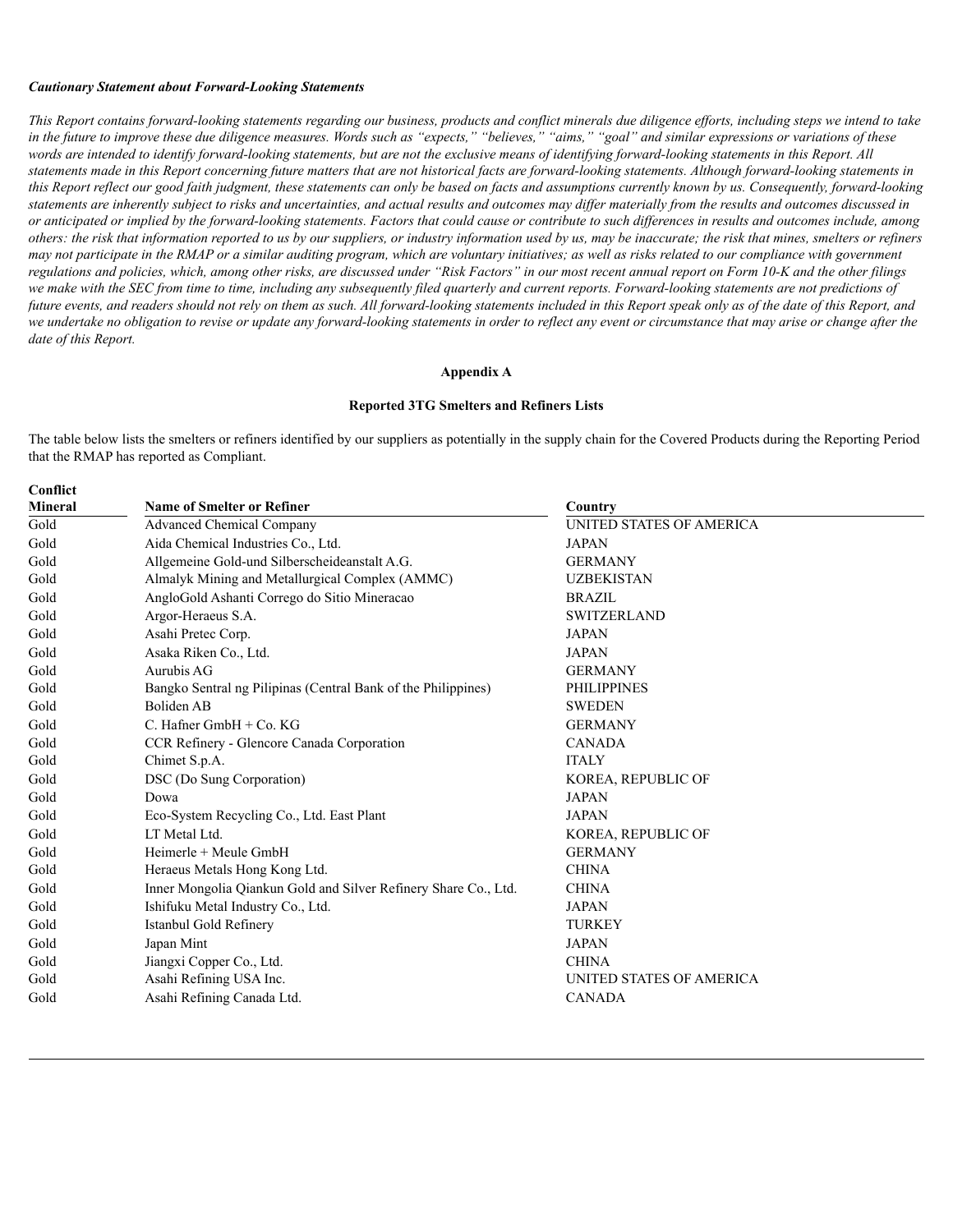| Conflict |                                                     |                 |
|----------|-----------------------------------------------------|-----------------|
| Mineral  | <b>Name of Smelter or Refiner</b>                   | Country         |
| Gold     | JX Nippon Mining & Metals Co., Ltd.                 | <b>JAPAN</b>    |
| Gold     | Kazzinc                                             | KAZAKHS         |
| Gold     | Kennecott Utah Copper LLC                           | <b>UNITED S</b> |
| Gold     | Kojima Chemicals Co., Ltd.                          | <b>JAPAN</b>    |
| Gold     | LS-NIKKO Copper Inc.                                | KOREA, R        |
| Gold     | Materion                                            | <b>UNITED S</b> |
| Gold     | Matsuda Sangyo Co., Ltd.                            | JAPAN           |
| Gold     | Metalor Technologies (Suzhou) Ltd.                  | <b>CHINA</b>    |
| Gold     | Metalor Technologies (Hong Kong) Ltd.               | CHINA           |
| Gold     | Metalor Technologies (Singapore) Pte., Ltd.         | <b>SINGAPOI</b> |
| Gold     | Metalor Technologies S.A.                           | SWITZERI        |
| Gold     | Metalor USA Refining Corporation                    | UNITED S'       |
| Gold     | Metalurgica Met-Mex Penoles S.A. De C.V.            | MEXICO          |
| Gold     | Mitsubishi Materials Corporation                    | JAPAN           |
| Gold     | Mitsui Mining and Smelting Co., Ltd.                | JAPAN           |
| Gold     | Nadir Metal Rafineri San. Ve Tic. A.S.              | TURKEY          |
| Gold     | Nihon Material Co., Ltd.                            | JAPAN           |
| Gold     | Ohura Precious Metal Industry Co., Ltd.             | JAPAN           |
| Gold     | PAMP S.A.                                           | <b>SWITZERI</b> |
| Gold     | PT Aneka Tambang (Persero) Tbk                      | <b>INDONESI</b> |
| Gold     | PX Precinox S.A.                                    | <b>SWITZERI</b> |
| Gold     | Rand Refinery (Pty) Ltd.                            | <b>SOUTH AF</b> |
| Gold     | Royal Canadian Mint                                 | <b>CANADA</b>   |
| Gold     | SEMPSA Joyeria Plateria S.A.                        | <b>SPAIN</b>    |
| Gold     | Shandong Zhaojin Gold & Silver Refinery Co., Ltd.   | <b>CHINA</b>    |
| Gold     | Sichuan Tianze Precious Metals Co., Ltd.            | CHINA           |
| Gold     | Solar Applied Materials Technology Corp.            | TAIWAN, I       |
| Gold     | Sumitomo Metal Mining Co., Ltd.                     | JAPAN           |
| Gold     | Tanaka Kikinzoku Kogyo K.K.                         | JAPAN           |
| Gold     | Shandong Gold Smelting Co., Ltd.                    | CHINA           |
| Gold     | Tokuriki Honten Co., Ltd.                           | JAPAN           |
| Gold     | Torecom                                             | KOREA, R        |
| Gold     | Umicore S.A. Business Unit Precious Metals Refining | <b>BELGIUM</b>  |
| Gold     | United Precious Metal Refining, Inc.                | <b>UNITED S</b> |
| Gold     | Valcambi S.A.                                       | <b>SWITZERI</b> |
| Gold     | Western Australian Mint (T/a The Perth Mint)        | <b>AUSTRAL</b>  |
| Gold     | Yamakin Co., Ltd.                                   | <b>JAPAN</b>    |
| Gold     | Yokohama Metal Co., Ltd.                            | JAPAN           |
| Gold     | Zhongyuan Gold Smelter of Zhongjin Gold Corporation | <b>CHINA</b>    |
| Gold     | Gold Refinery of Zijin Mining Group Co., Ltd.       | <b>CHINA</b>    |
| Gold     | Umicore Precious Metals Thailand                    | <b>THAILAN</b>  |
| Gold     | Geib Refining Corporation                           | <b>UNITED S</b> |
| Gold     | MMTC-PAMP India Pvt., Ltd.                          | <b>INDIA</b>    |
| Gold     | Singway Technology Co., Ltd.                        | TAIWAN, I       |
| Gold     | Emirates Gold DMCC                                  | <b>UNITED A</b> |
|          |                                                     |                 |

KAZAKHSTAN UNITED STATES OF AMERICA KOREA, REPUBLIC OF UNITED STATES OF AMERICA SINGAPORE SWITZERLAND UNITED STATES OF AMERICA SWITZERLAND INDONESIA SWITZERLAND SOUTH AFRICA TAIWAN, PROVINCE OF CHINA KOREA, REPUBLIC OF  $\operatorname{BELGIUM}$ UNITED STATES OF AMERICA SWITZERLAND AUSTRALIA THAILAND UNITED STATES OF AMERICA TAIWAN, PROVINCE OF CHINA  $\,$  UNITED ARAB EMIRATES  $\,$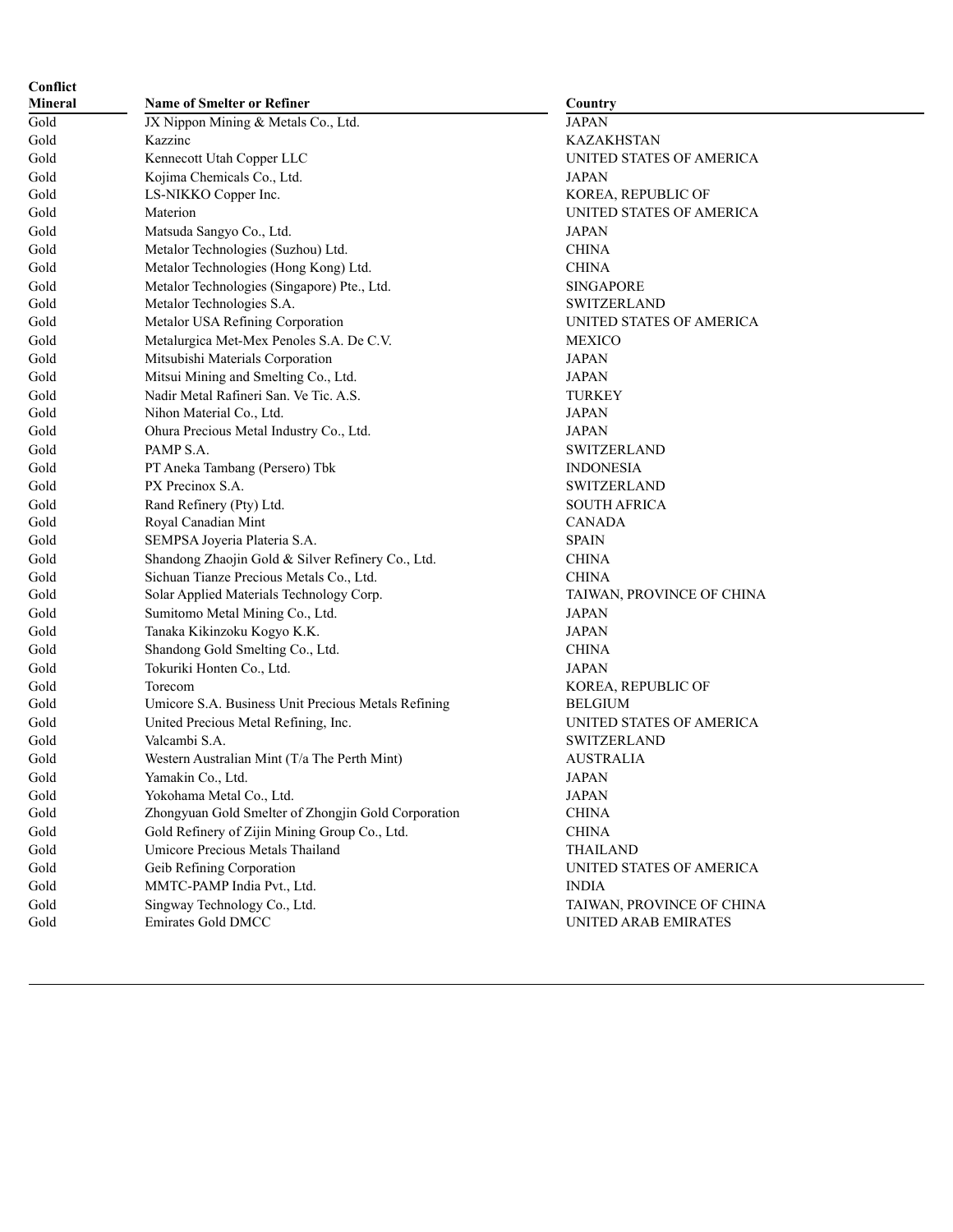| Conflict<br><b>Mineral</b> | <b>Name of Smelter or Refiner</b>                           | Country                   |
|----------------------------|-------------------------------------------------------------|---------------------------|
| Gold                       | T.C.A S.p.A                                                 | <b>ITALY</b>              |
| Gold                       | Korea Zinc Co., Ltd.                                        | KOREA, REPUBLIC OF        |
| Gold                       | Marsam Metals                                               | <b>BRAZIL</b>             |
| Gold                       | <b>SAAMP</b>                                                | <b>FRANCE</b>             |
| Gold                       | Italpreziosi                                                | <b>ITALY</b>              |
| Gold                       | WIELAND Edelmetalle GmbH                                    | <b>GERMANY</b>            |
| Gold                       | Ogussa Osterreichische Gold- und Silber-Scheideanstalt GmbH | <b>AUSTRIA</b>            |
| Gold                       | SungEel HiMetal Co., Ltd.                                   | KOREA, REPUBLIC OF        |
| Gold                       | Planta Recuperadora de Metales SpA                          | <b>CHILE</b>              |
| Gold                       | Safimet S.p.A                                               | <b>ITALY</b>              |
| Tantalum                   | Changsha South Tantalum Niobium Co., Ltd.                   | <b>CHINA</b>              |
| Tantalum                   | F&X Electro-Materials Ltd.                                  | <b>CHINA</b>              |
| Tantalum                   | XIMEI RESOURCES (GUANGDONG) LIMITED                         | <b>CHINA</b>              |
| Tantalum                   | JiuJiang JinXin Nonferrous Metals Co., Ltd.                 | <b>CHINA</b>              |
| Tantalum                   | Jiujiang Tanbre Co., Ltd.                                   | <b>CHINA</b>              |
| Tantalum                   | LSM Brasil S.A.                                             | <b>BRAZIL</b>             |
| Tantalum                   | Metallurgical Products India Pvt., Ltd.                     | <b>INDIA</b>              |
| Tantalum                   | Mineracao Taboca S.A.                                       | <b>BRAZIL</b>             |
| Tantalum                   | Mitsui Mining and Smelting Co., Ltd.                        | <b>JAPAN</b>              |
| Tantalum                   | Ningxia Orient Tantalum Industry Co., Ltd.                  | <b>CHINA</b>              |
| Tantalum                   | OuantumClean                                                | UNITED STATES OF AMERICA  |
| Tantalum                   | Yanling Jincheng Tantalum & Niobium Co., Ltd.               | <b>CHINA</b>              |
| Tantalum                   | Solikamsk Magnesium Works OAO                               | <b>RUSSIAN FEDERATION</b> |
| Tantalum                   | Taki Chemical Co., Ltd.                                     | <b>JAPAN</b>              |
| Tantalum                   | <b>Telex Metals</b>                                         | UNITED STATES OF AMERICA  |
| Tantalum                   | Ulba Metallurgical Plant JSC                                | <b>KAZAKHSTAN</b>         |
| Tantalum                   | Hengyang King Xing Lifeng New Materials Co., Ltd.           | <b>CHINA</b>              |
| Tantalum                   | D Block Metals, LLC                                         | UNITED STATES OF AMERICA  |
|                            |                                                             |                           |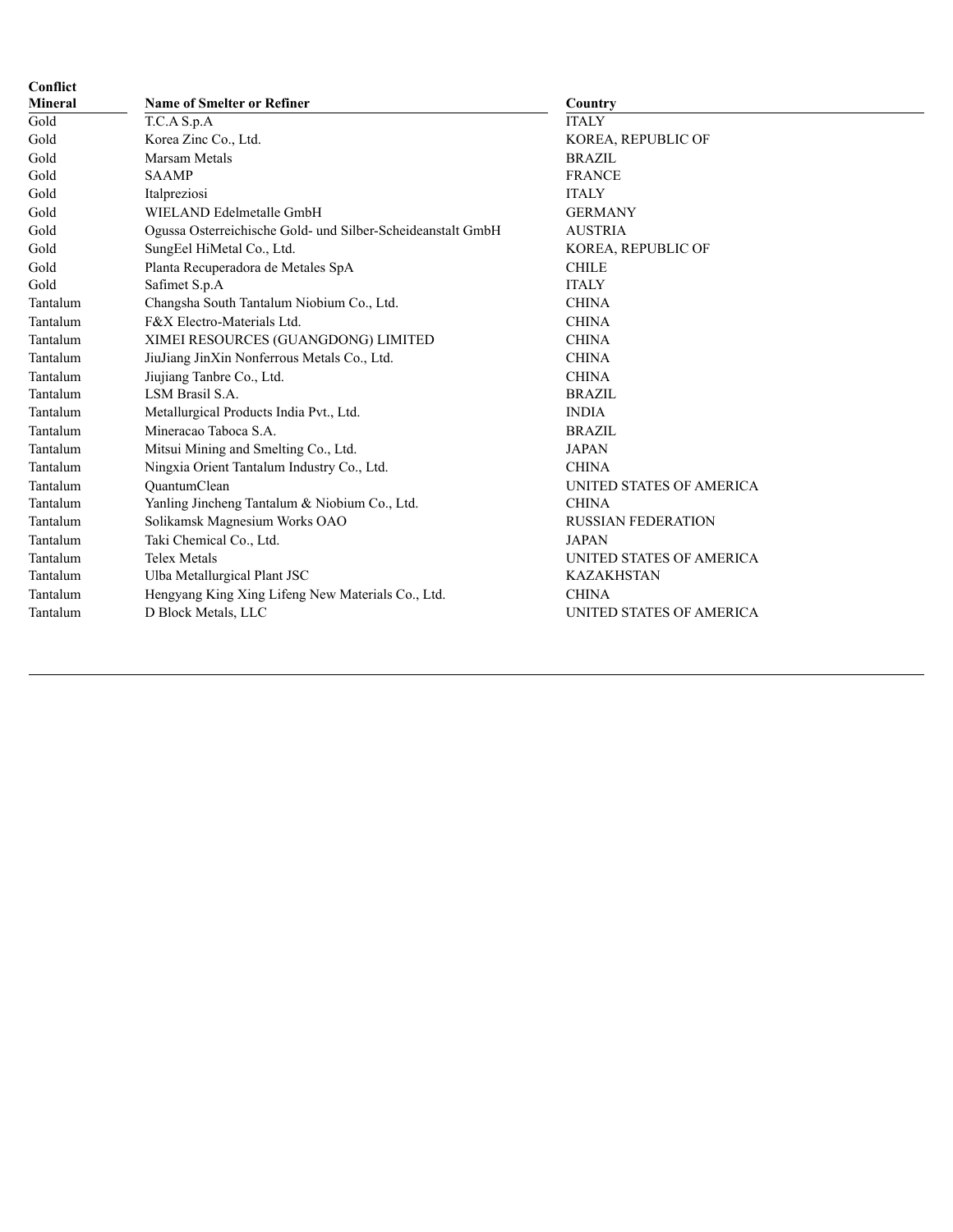| Conflict       |                                                   |                                         |
|----------------|---------------------------------------------------|-----------------------------------------|
| <b>Mineral</b> | <b>Name of Smelter or Refiner</b>                 | Country                                 |
| Tantalum       | FIR Metals & Resource Ltd.                        | <b>CHINA</b>                            |
| Tantalum       | Jiujiang Zhongao Tantalum & Niobium Co., Ltd.     | <b>CHINA</b>                            |
| Tantalum       | XinXing HaoRong Electronic Material Co., Ltd.     | <b>CHINA</b>                            |
| Tantalum       | Jiangxi Dinghai Tantalum & Niobium Co., Ltd.      | <b>CHINA</b>                            |
| Tantalum       | KEMET de Mexico                                   | <b>MEXICO</b>                           |
| Tantalum       | TANIOBIS Co., Ltd.                                | <b>THAILAND</b>                         |
| Tantalum       | <b>TANIOBIS GmbH</b>                              | <b>GERMANY</b>                          |
| Tantalum       | H.C. Starck Hermsdorf GmbH                        | <b>GERMANY</b>                          |
| Tantalum       | H.C. Starck Inc.                                  | UNITED STATES OF AMERICA                |
| Tantalum       | TANIOBIS Japan Co., Ltd.                          | <b>JAPAN</b>                            |
| Tantalum       | TANIOBIS Smelting GmbH & Co. KG                   | <b>GERMANY</b>                          |
| Tantalum       | Global Advanced Metals Boyertown                  | UNITED STATES OF AMERICA                |
| Tantalum       | Global Advanced Metals Aizu                       | <b>JAPAN</b>                            |
| Tantalum       | Resind Industria e Comercio Ltda.                 | <b>BRAZIL</b>                           |
| Tantalum       | Jiangxi Tuohong New Raw Material                  | <b>CHINA</b>                            |
| Tin            | Chenzhou Yunxiang Mining and Metallurgy Co., Ltd. | <b>CHINA</b>                            |
| Tin            | Alpha                                             | UNITED STATES OF AMERICA                |
| Tin            | Dowa                                              | <b>JAPAN</b>                            |
| Tin            | <b>EM Vinto</b>                                   | <b>BOLIVIA (PLURINATIONAL STATE OF)</b> |
| Tin            | Fenix Metals                                      | <b>POLAND</b>                           |
| Tin            | Gejiu Non-Ferrous Metal Processing Co., Ltd.      | <b>CHINA</b>                            |
| Tin            | China Tin Group Co., Ltd.                         | <b>CHINA</b>                            |
| Tin            | Malaysia Smelting Corporation (MSC)               | <b>MALAYSIA</b>                         |
| Tin            | Metallic Resources, Inc.                          | UNITED STATES OF AMERICA                |
| Tin            | Mineracao Taboca S.A.                             | <b>BRAZIL</b>                           |
| Tin            | Minsur                                            | <b>PERU</b>                             |
| Tin            | Mitsubishi Materials Corporation                  | <b>JAPAN</b>                            |
| Tin            | Jiangxi New Nanshan Technology Ltd.               | <b>CHINA</b>                            |
| Tin            | O.M. Manufacturing (Thailand) Co., Ltd.           | <b>THAILAND</b>                         |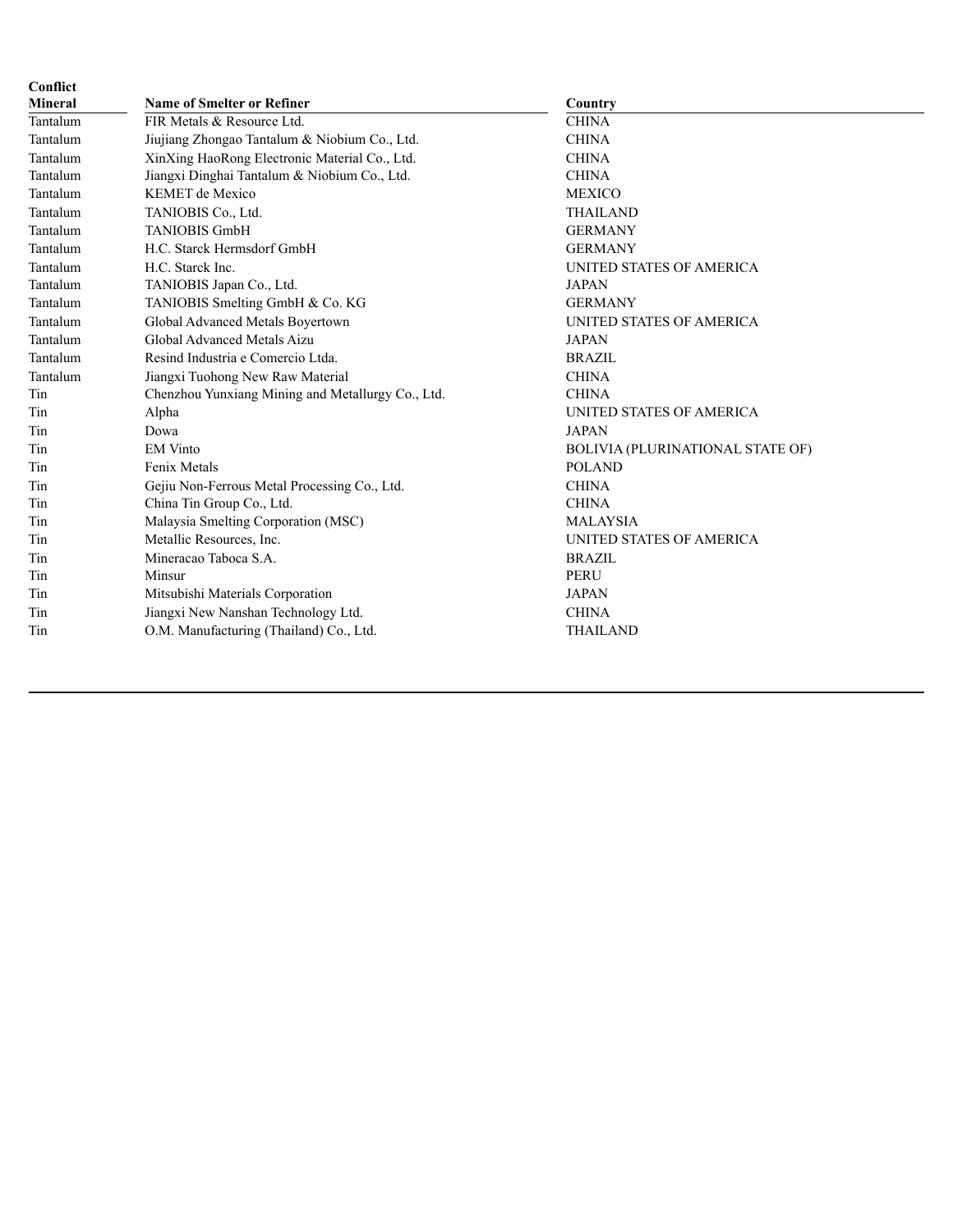| Conflict       |                                                               |                                  |
|----------------|---------------------------------------------------------------|----------------------------------|
| <b>Mineral</b> | <b>Name of Smelter or Refiner</b>                             | Country                          |
| Tin            | Operaciones Metalurgicas S.A.                                 | BOLIVIA (PLURINATIONAL STATE OF) |
| Tin            | PT Mitra Stania Prima                                         | <b>INDONESIA</b>                 |
| Tin            | PT Refined Bangka Tin                                         | <b>INDONESIA</b>                 |
| Tin            | PT Timah Tbk Kundur                                           | <b>INDONESIA</b>                 |
| Tin            | PT Timah Tbk Mentok                                           | <b>INDONESIA</b>                 |
| Tin            | Rui Da Hung                                                   | TAIWAN, PROVINCE OF CHINA        |
| Tin            | Soft Metais Ltda.                                             | <b>BRAZIL</b>                    |
| Tin            | Thaisarco                                                     | <b>THAILAND</b>                  |
| Tin            | Gejiu Yunxin Nonferrous Electrolysis Co., Ltd.                | <b>CHINA</b>                     |
| Tin            | White Solder Metalurgia e Mineracao Ltda.                     | <b>BRAZIL</b>                    |
| Tin            | Yunnan Chengfeng Non-ferrous Metals Co., Ltd.                 | <b>CHINA</b>                     |
| Tin            | Magnu's Minerais Metais e Ligas Ltda.                         | <b>BRAZIL</b>                    |
| Tin            | Melt Metais e Ligas S.A.                                      | <b>BRAZIL</b>                    |
| Tin            | O.M. Manufacturing Philippines, Inc.                          | <b>PHILIPPINES</b>               |
| Tin            | Resind Industria e Comercio Ltda.                             | <b>BRAZIL</b>                    |
| Tin            | Metallo Belgium N.V.                                          | <b>BELGIUM</b>                   |
| Tin            | Metallo Spain S.L.U.                                          | <b>SPAIN</b>                     |
| Tin            | Guangdong Hanhe Non-Ferrous Metal Co., Ltd.                   | <b>CHINA</b>                     |
| Tin            | Chifeng Dajingzi Tin Industry Co., Ltd.                       | <b>CHINA</b>                     |
| Tungsten       | A.L.M.T. Corp.                                                | <b>JAPAN</b>                     |
| Tungsten       | Kennametal Huntsville                                         | UNITED STATES OF AMERICA         |
| Tungsten       | Guangdong Xianglu Tungsten Co., Ltd.                          | <b>CHINA</b>                     |
| Tungsten       | Chongyi Zhangyuan Tungsten Co., Ltd.                          | <b>CHINA</b>                     |
| Tungsten       | Global Tungsten & Powders Corp.                               | UNITED STATES OF AMERICA         |
| Tungsten       | Hunan Chenzhou Mining Co., Ltd.                               | <b>CHINA</b>                     |
| Tungsten       | Hunan Chunchang Nonferrous Metals Co., Ltd.                   | <b>CHINA</b>                     |
| Tungsten       | Japan New Metals Co., Ltd.                                    | <b>JAPAN</b>                     |
| Tungsten       | Ganzhou Huaxing Tungsten Products Co., Ltd.                   | <b>CHINA</b>                     |
| Tungsten       | Kennametal Fallon                                             | UNITED STATES OF AMERICA         |
| Tungsten       | Wolfram Bergbau und Hutten AG                                 | <b>AUSTRIA</b>                   |
| Tungsten       | Xiamen Tungsten Co., Ltd.                                     | <b>CHINA</b>                     |
| Tungsten       | Ganzhou Jiangwu Ferrotungsten Co., Ltd.                       | <b>CHINA</b>                     |
| Tungsten       | Jiangxi Yaosheng Tungsten Co., Ltd.                           | <b>CHINA</b>                     |
| Tungsten       | Jiangxi Xinsheng Tungsten Industry Co., Ltd.                  | <b>CHINA</b>                     |
| Tungsten       | Jiangxi Tonggu Non-ferrous Metallurgical & Chemical Co., Ltd. | <b>CHINA</b>                     |
| Tungsten       | Malipo Haiyu Tungsten Co., Ltd.                               | <b>CHINA</b>                     |
| Tungsten       | Xiamen Tungsten (H.C.) Co., Ltd.                              | <b>CHINA</b>                     |
| Tungsten       | Jiangxi Gan Bei Tungsten Co., Ltd.                            | <b>CHINA</b>                     |
| Tungsten       | Ganzhou Seadragon W & Mo Co., Ltd.                            | <b>CHINA</b>                     |
| Tungsten       | Chenzhou Diamond Tungsten Products Co., Ltd.                  | <b>CHINA</b>                     |
| Tungsten       | H.C. Starck Tungsten GmbH                                     | <b>GERMANY</b>                   |
| Tungsten       | TANIOBIS Smelting GmbH & Co. KG                               | <b>GERMANY</b>                   |
| Tungsten       | Masan High-Tech Materials                                     | <b>VIET NAM</b>                  |
| Tungsten       | Jiangwu H.C. Starck Tungsten Products Co., Ltd.               | <b>CHINA</b>                     |
|                |                                                               |                                  |